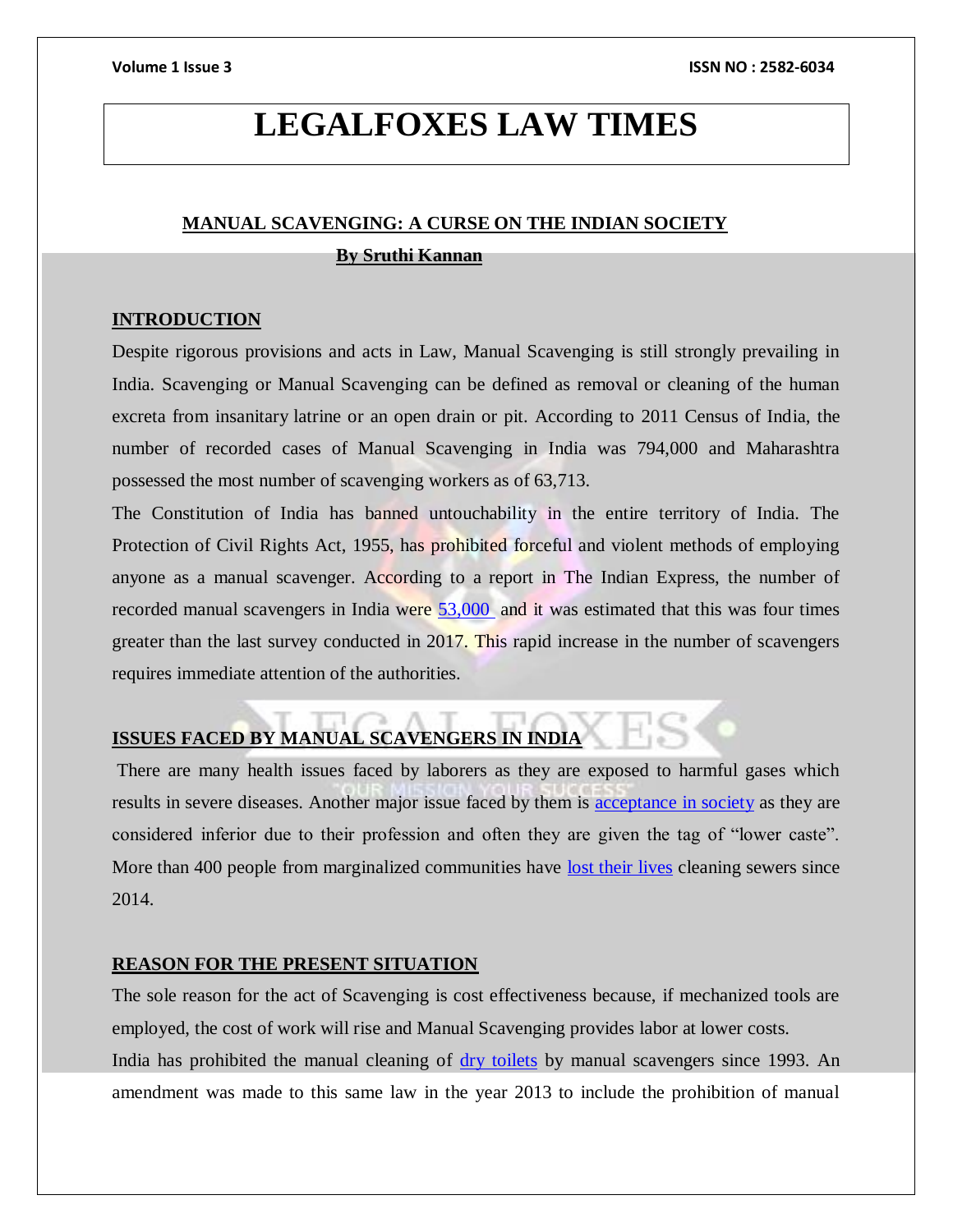cleaning of insanitary latrines, ditches and pits. Even after legislation of these laws, [Manual](https://www.bing.com/search?q=https%3A%2F%2Fwww.thehindu.com%2Fnews%2Fnational%2Findias-manual-scavenging-problem%2Farticle30834545.ece%2Famp%2F&form=PRINEN&pc=EUPP_&httpsmsn=1&msnews=1&refig=80fe632d46fb4ace8975bb13e7cdb460&sp=-1&pq=https%3A%2F%2Fwww.thehindu.com%2Fnews%2Fnational%2Findias-manual-scavenging-problem%2Farticle30834545.ece%2Famp%2F&sc=0-96&qs=n&sk=&cvid=80fe632d46fb4ace8975bb13e7cdb460)  [scavenging is still practiced in India](https://www.bing.com/search?q=https%3A%2F%2Fwww.thehindu.com%2Fnews%2Fnational%2Findias-manual-scavenging-problem%2Farticle30834545.ece%2Famp%2F&form=PRINEN&pc=EUPP_&httpsmsn=1&msnews=1&refig=80fe632d46fb4ace8975bb13e7cdb460&sp=-1&pq=https%3A%2F%2Fwww.thehindu.com%2Fnews%2Fnational%2Findias-manual-scavenging-problem%2Farticle30834545.ece%2Famp%2F&sc=0-96&qs=n&sk=&cvid=80fe632d46fb4ace8975bb13e7cdb460) and workers have to now even physically enter the septic tanks and sewers to clean them manually.

The Indian Railways majorly [violates](http://../Desktop/manual-scavenging-in-india.htm) this law as even today the toilets in the trains are not equipped with a proper disposal system and the same is disposed in the tracks, then the then manual scavengers are employed to clean them manually.

There are majorly two reasons and one of them is the enforceability of these acts and laws and the other is [caste based discrimination](https://www.bing.com/search?q=https%3A%2F%2Fwww.hrw.org%2Freport%2F2014%2F08%2F25%2Fcleaning-human-waste%2Fmanual-scavenging-caste-and-discrimination-india&form=PRINEN&pc=EUPP_&httpsmsn=1&msnews=1&refig=63e89e8dda984ac79eab1fd066a7c3f1&sp=-1&pq=https%3A%2F%2Fwww.hrw.org%2Freport%2F2014%2F08%2F25%2Fcleaning-human-waste%2Fmanual-scavenging-caste-and-discrimination-india&sc=0-107&qs=n&sk=&cvid=63e89e8dda984ac79eab1fd066a7c3f1) in India. The Ministry of Social Justice and Empowerment states that there has been "no reported conviction" under the [Prohibition of Employmenta](http://../Desktop/A2013-25.pdf)s the said Manual Scavenging ever since the enactment of the act.

### **GENDER ASPECT ATTACHED TO MANUAL SCAVENGING**

According to various surveys, all those engaged in scavenging, [95 percent are women.](https://www.bing.com/search?q=https%3A%2F%2Fwww.reuters.com%2Farticle%2Fus-india-scavenging-women-idUSKCN0W503U&form=PRINEN&pc=EUPP_&httpsmsn=1&msnews=1&refig=622c15f58c08460b9b52090c7addf4b8&sp=-1&pq=&sc=0-0&qs=n&sk=&cvid=622c15f58c08460b9b52090c7addf4b8) [Women](https://www.bing.com/search?q=1.%09Dr.+M.+Hilaria+Soundari+%26+J.Maria+Joseph+Louis%2C+Women+At+Work+In+Manual+Scavenging%3A+A+Study+From+Legal+Perspective%2C+ISSN%3A+2321-788X+%282018%29+&form=PRINEN&pc=EUPP_&httpsmsn=1&msnews=1&refig=60e492ec6ef14ab2b91666ecd101e417&sp=-1&pq=&sc=0-0&qs=n&sk=&cvid=60e492ec6ef14ab2b91666ecd101e417) are paid as low as ten and fifteen rupees every month and mostly stale leftover food and worn out clothes are given to them whereas the male workers manage to earn up to Rs 300 to clean the septic tanks and sewers on a daily basis. The prevailing Jajmani System is said to be the reason why the number of women cleaning dry toilets is higher since the ancient times.

### **MEASURES/ SUGGESTIONS TO REDUCE THE RISK OF MANUAL SCAVENGING**

One of the most necessary measures is improving the personal hygiene of workers by using waterproof gloves and wearing rubber boots during the work hours and regular washing of hands. The workers should be provided with personal hygiene training as most of them are uneducated and lack awareness. The government should invest in mechanical machines to clean ditches and septic tanks. [Social upliftment](https://www.undp.org/content/dam/india/docs/pub-povertyreduction/Social-inclusion-of-Manual-Scavengers.pdf) of this class of people is the need of the hour and equal opportunities must be provided to them.

### **CONCLUSION**

Towards the end, the paper suggests measures to reduce the risks of Manual Scavenging. The Government has created certain laws and provisions to eradicate the practice from its roots, but the practice is still prevalent in the nation and one major reason is the loopholes in the